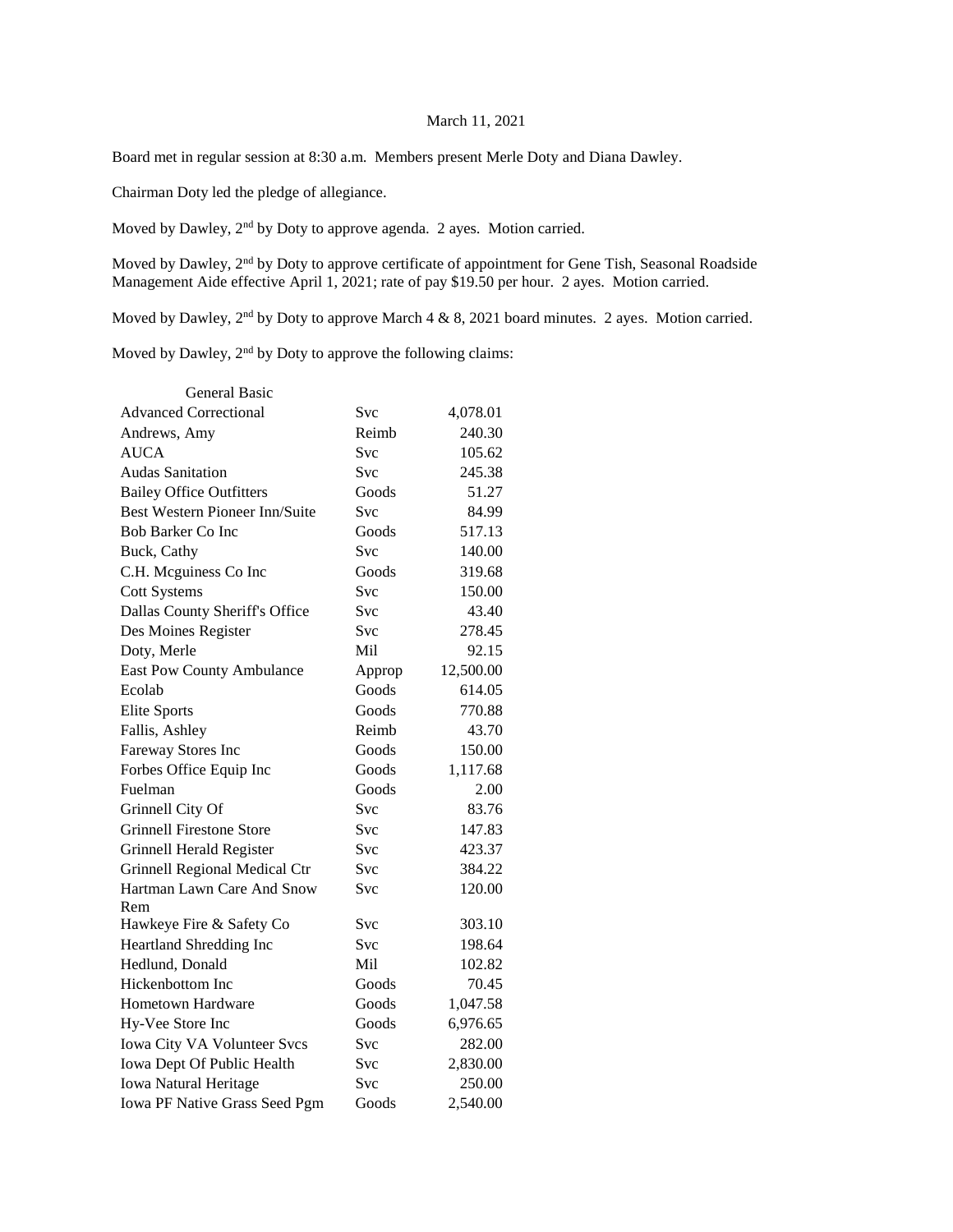| John Deere Financial               | Goods      | 149.59    |
|------------------------------------|------------|-----------|
| Key Cooperative                    | Goods      | 302.25    |
| <b>Kloster Funeral Home</b>        | <b>Svc</b> | 1,500.00  |
| Lacaeyse Lawn Care & Snow          | Svc        | 2,030.00  |
| Rem                                |            |           |
| Lamb, Mary                         | Svc        | 205.00    |
| Mahaska Communication Group        | Svc        | 120.92    |
| Malcom Lumber                      | Goods      | 500.02    |
| Matt Parrott/Storey Kenworthy      | Goods      | 517.60    |
| Meyer, Uwe                         | Mil        | 21.29     |
| <b>Midwest Alarm Services</b>      | Svc        | 424.32    |
| Montezuma Ambulance Svc            | Approp     | 12,500.00 |
| Montezuma Municipal Utilities      | Svc        | 1,892.54  |
| Montezuma State Bank               | Svc        | 26.60     |
| New Century F.S. Inc               | Goods      | 107.00    |
| <b>Office Depot</b>                | Goods      | 29.24     |
| <b>Office Express</b>              | Goods      | 1,708.77  |
| Pauls Ace Hardware Inc             | Goods      | 53.94     |
| Pitman, Julia                      | Reimb      | 133.75    |
| <b>Pitney Bowes</b>                | Svc        | 6,080.27  |
| Poweshiek County 4-H               | Approp     | 6,250.00  |
| Poweshiek County Sheriff           | Svc        | 131.60    |
| Premier Office Equip/RK Dixon      | Svc        | 2.61      |
| <b>Quill Corporation</b>           | Goods      | 15.14     |
| Ray Electric LLC                   | Svc        | 301.90    |
| Robertson, Steve                   | Reimb      | 143.92    |
| Roudabush, Jason                   | Mil        | 38.80     |
| Schuck, Russ                       | Mil        | 79.06     |
| <b>SCISWA</b>                      | Svc        | 31.85     |
| <b>Smith Funeral Home</b>          | Svc        | 1,500.00  |
| Sully Plumbing & Htg Inc           | Goods      | 54.99     |
| Tama County Sheriff                | Svc        | 59.25     |
| <b>TIAA Commercial Finance Inc</b> | <b>Svc</b> | 292.81    |
| <b>Total Choice Shipping</b>       | Goods      | 27.82     |
| Truax Company Inc                  | Goods      | 292.92    |
| True Value                         | Goods      | 359.15    |
| <b>Tyler Technologies</b>          | Svc        | 10,400.00 |
| <b>United States Cellular</b>      | Svc        | 295.09    |
| <b>US Bank Equipment Finance</b>   | Svc        | 952.31    |
| Vavroch, Mark                      | Reimb      | 15.90     |
| Watts Technologies Inc             | Svc        | 4,050.00  |
| West Payment Center                | Svc        | 333.41    |
| Windstream                         | Svc        | 1,383.96  |
| Windstream Communications Inc      | Svc        | 120.00    |
| Zetron                             | Svc        | 1,891.00  |
|                                    |            |           |
| General Supplemental               |            |           |
| Heartland Shredding Inc            | Svc        | 30.94     |
| <b>Pitney Bowes</b>                | Svc        | 1,287.28  |

MH/DD Services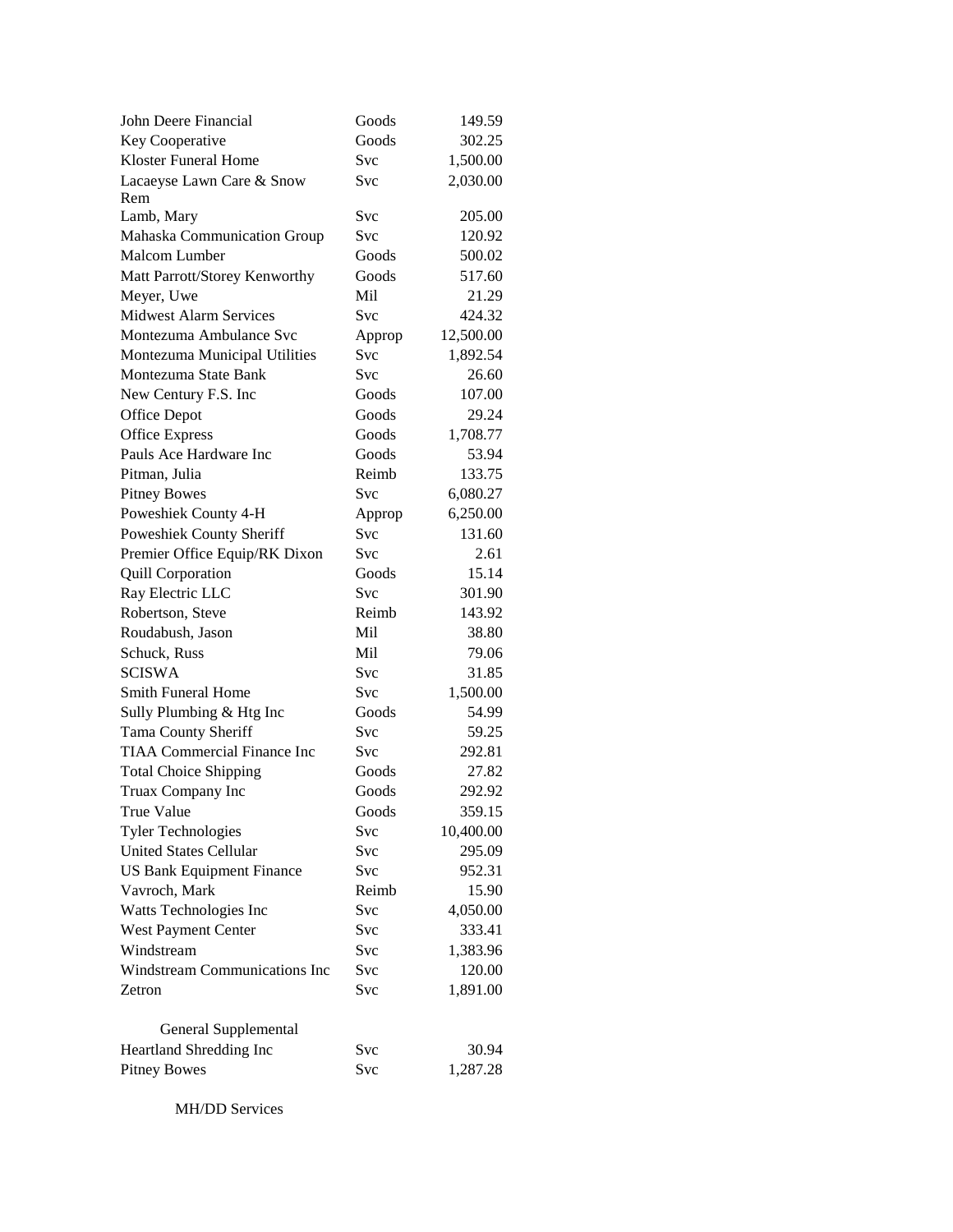| Poweshiek County Auditor              | Svc        | 1,443.39  |  |
|---------------------------------------|------------|-----------|--|
| <b>Quill Corporation</b>              | Goods      | 50.14     |  |
| Windstream                            | Svc        | 277.43    |  |
|                                       |            |           |  |
| <b>Rural Services Basic</b>           |            |           |  |
| <b>Brooklyn Public Library</b>        | Approp     | 6,071.00  |  |
| Drake Community Library               | Approp     | 6,071.00  |  |
| Montezuma Public Library              | Approp     | 6,071.00  |  |
| New Century F.S. Inc                  | Goods      | 3,149.48  |  |
| <b>Pitney Bowes</b>                   | <b>Svc</b> | 137.46    |  |
| Taylor Auto Body, Inc                 | Svc        | 162.01    |  |
| Wex Bank                              | Goods      | 125.86    |  |
| Windstream                            | Svc        | 53.66     |  |
|                                       |            |           |  |
| Secondary Road                        |            |           |  |
| Airgas Usa LLC                        | Svc        | 648.25    |  |
| Alliant Energy/IPL                    | <b>Svc</b> | 374.14    |  |
| Altorfer Machinery Co                 | Goods      | 10,809.95 |  |
| American Legion Blakley Steven        | Svc        | 343.00    |  |
| Arnold Motor Supply Inc               | Goods      | 425.40    |  |
| Ashing Machine & Tool Co              | Goods/Svc  | 15.78     |  |
| <b>AUCA</b>                           | Svc        | 442.56    |  |
| <b>Audas Sanitation</b>               | Svc        | 226.50    |  |
| <b>Brooklyn Building Center</b>       | Goods      | 55.00     |  |
| <b>Brooklyn Mun Utilities</b>         | Svc        | 6,547.56  |  |
| <b>Brooklyn Mut Telecommunication</b> | Svc        | 28.57     |  |
| Calhoun-Burns & Assoc Inc             | <b>Svc</b> | 10,475.91 |  |
| Certified Power, Inc.                 | Svc        | 921.20    |  |
| Chemsearch                            | Goods      | 179.00    |  |
| <b>Cintas Corporation</b>             | Goods      | 131.07    |  |
| Deep River City Of                    | Svc        | 54.36     |  |
| DeJong Door Service, Inc              | Goods/Svc  | 980.00    |  |
| <b>Fastenal Company</b>               | Goods      | 719.79    |  |
| Freds Muffler Shop, Inc               | Goods/Svc  | 118.43    |  |
| French-Reneker-Associates, Inc        | Svc        | 15,125.00 |  |
| <b>Gatr Truck Center</b>              | Goods/Svc  | 420.34    |  |
| Grinnell City Of                      | Svc        | 151.39    |  |
| <b>Grinnell Implement Store</b>       | Goods      | 105.15    |  |
| Halls Feed & Seed                     | Goods      | 22.00     |  |
| <b>Heartland Coop</b>                 | Goods      | 75.00     |  |
| Helmuth Repair                        | Goods/Svc  | 673.04    |  |
| Hometown Hardware                     | Goods      | 22.99     |  |
| Housby Mack Inc                       | Goods      | 295.48    |  |
|                                       | Goods      |           |  |
| <b>Inland Truck Parts Co</b>          |            | 36.24     |  |
| Jerico Services Inc                   | Goods      | 5,520.00  |  |
| John Deere Financial                  | Goods      | 827.37    |  |
| JP Drain Cleaning & Plumbing          | Svc        | 279.95    |  |
| Key Cooperative                       | Svc        | 2,592.57  |  |
| <b>Manatts</b> Inc                    | Goods      | 1,091.25  |  |
| MCI                                   | Svc        | 32.74     |  |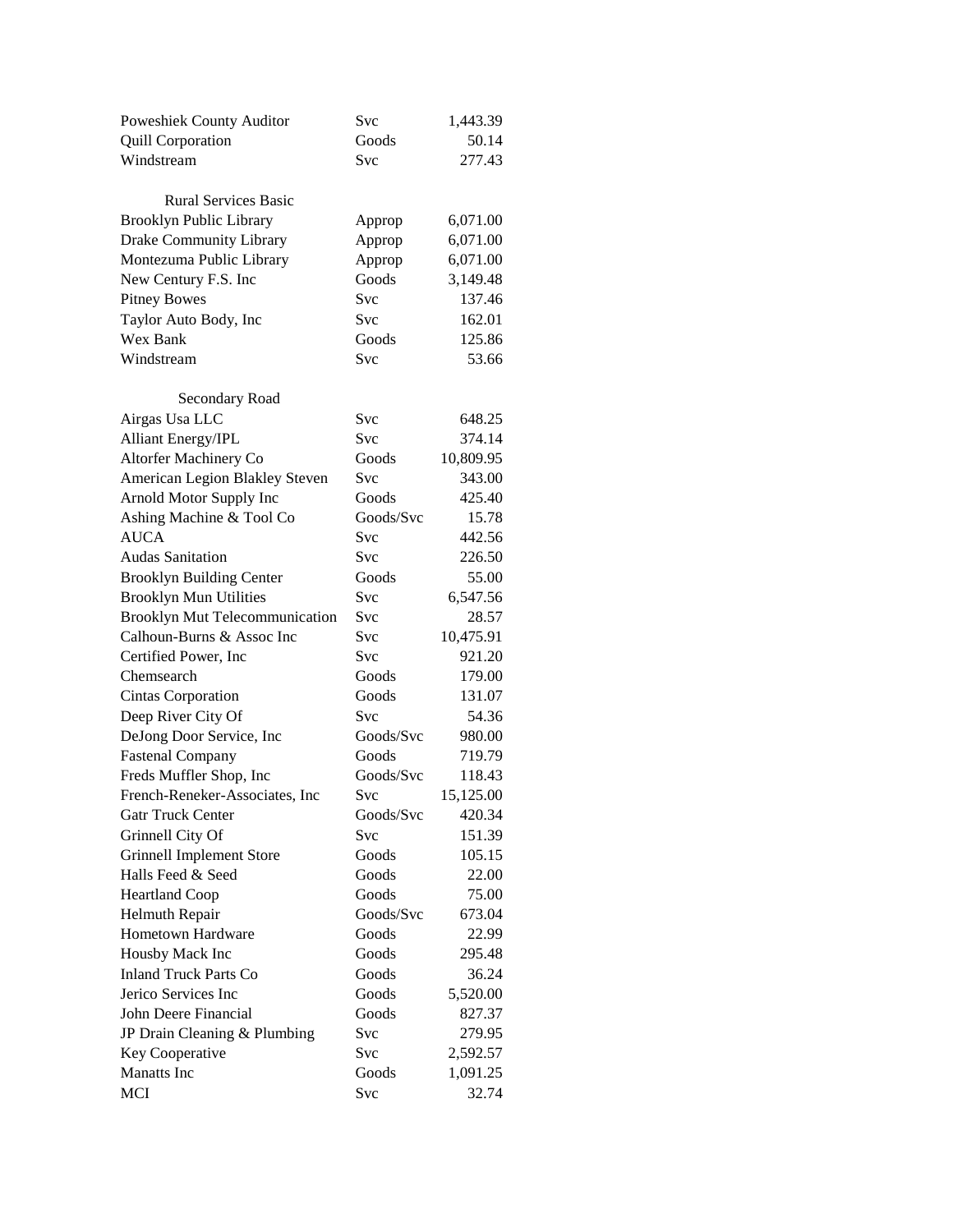| Mid American Energy                   | Svc        | 263.84    |
|---------------------------------------|------------|-----------|
| Midwest Wheel Companies               | Goods      | 453.60    |
| Miller, Arlo & Marilyn                | Svc        | 12,326.54 |
| Montezuma Municipal Utilities         | Svc        | 2,704.37  |
| Napa Auto Parts                       | Goods      | 665.02    |
| Norsolv Systems Environmental         | Svc        | 152.95    |
| Ohalloran International Inc           | Goods      | 9,946.22  |
| Pickett, Terry                        | Goods      | 13.88     |
| Pour House                            | Svc        | 365.85    |
| Pow Co Employee Health Plan Tr        | Goods      | 2,401.40  |
| <b>Poweshiek Water Assn</b>           | Svc        | 121.00    |
| <b>Quill Corporation</b>              | Goods      | 105.94    |
| Sinclair Napa                         | Goods      | 934.14    |
| Snap On Tools                         | Goods      | 1,304.25  |
| Star Auto Company, Inc                | Goods      | 3,359.18  |
| Tama County Highway Dept              | Svc        | 23,980.53 |
| Tifco Industries, Inc.                | Goods      | 1,707.80  |
| <b>True Value</b>                     | Goods      | 46.77     |
| Unified/Contracting Svc Inc           | Goods/Svc  | 521.50    |
| Verizon Connect Nwf Inc               | Goods      | 1,240.98  |
| Victor Oil, Inc.                      | Svc        | 49,684.45 |
| Wendling Quarries, Inc.               | Goods      | 12,550.26 |
| Wex Bank                              | Goods      | 1,669.24  |
| Windstream                            | Svc        | 432.76    |
| Ziegler Inc                           | Goods      | 5,050.18  |
| <b>Sheriff Commissary</b>             |            |           |
| <b>Bob Barker Co Inc</b>              | Goods      | 242.46    |
| Reliance Telephone Inc                | Goods      | 300.00    |
| <b>Swanson Services Corp</b>          | Goods      | 1,252.82  |
| <b>Emergency Management Agency</b>    |            |           |
| Galls Inc                             | Goods      | 98.57     |
| The Depot Express                     | Goods      | 116.29    |
| Two Rivers Em LLC                     | <b>Svc</b> | 18,275.00 |
| <b>US Bank Equipment Finance</b>      | Svc        | 15.00     |
| Vannoy Chevrolet Co                   | Svc        | 253.00    |
| Windstream                            | Svc        | 125.61    |
| Windstream Communications Inc         | Svc        | 240.00    |
| E-911                                 |            |           |
| Alliant Energy/IPL                    | Svc        | 45.49     |
| <b>Brooklyn Mut Telecommunication</b> | Svc        | 383.40    |
| Cooperative Telephone Co              | Svc        | 314.48    |
| Disney-Bruggeman, Dawn                | <b>Svc</b> | 2,362.74  |
| Geo-Comm Corporation                  | Svc        | 5,092.00  |
| Searsboro Telephone Co                | Svc        | 2,599.17  |
| Verizon                               | Svc        | 282.17    |
| Windstream                            | Svc        | 1,532.51  |